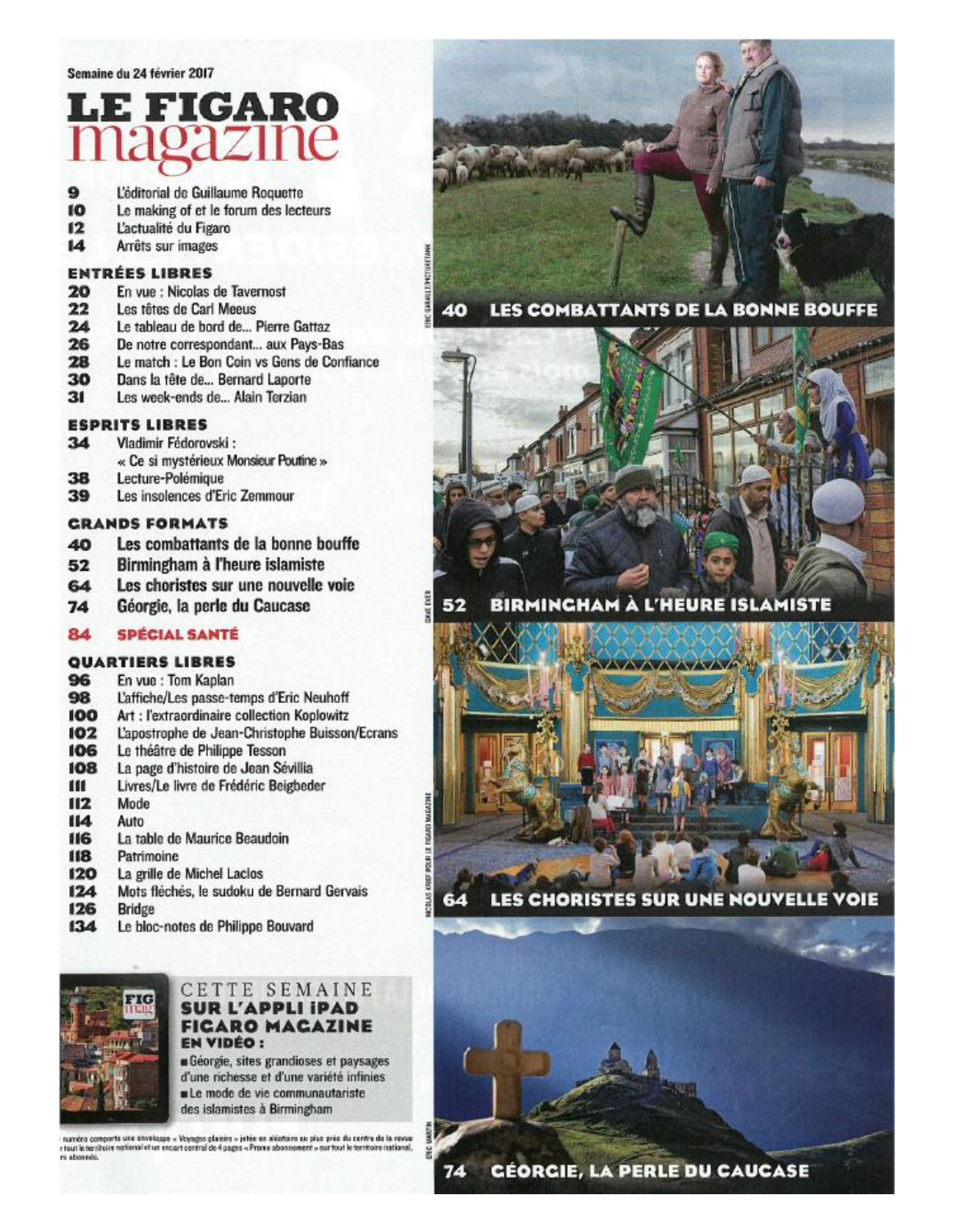## $a r t e r$

## TOM KAPLAN. L'HOMME AUX ONZE **REMBRANDT**

Il possède une des plus belles collections de peintures du siècle d'or hollandais. Trentecinq de ses chefs-d'œuvre sont montrés pour la première fois au Louvre.



n entrant dans la Grande Galerie du Louvre, Tom Kaplan est ébloui et surpris : d'ordinaire noire de monde, la longue enfilade est aujourd'hui déserte. Le musée est fermé, comme tous les mardis. C'est donc le jour idéal pour entraîner le collection-

neur au deuxième étage, dans les salles consacrées à la peinture des Pays-Bas. Kaplan frémit aussitôt de bonheur : les maîtres du siècle d'or hollandais. Rembrandt et Vermeer, mais aussi Frans van Mieris, Jan Steen, Gérard Dou, Gabriel Metsu, sont sa grande passion. Pas la seule, pourtant. Encore jeune, il s'est lancé dans la recherche des métaux précieux où il a fait fortune : il a trouvé de l'argent en Bolivie, de l'or en Afrique du Sud. Dans le Wall Street Journal, on ne parle bientôt que de sa réussite. Et de sa passion pour les « big cats », les félins, pour lesquels il a créé la fondation Panthera, ou pour les serpents indigo de Géorgie dont il protège l'habitat au travers de la société Orianne. On est loin des œuvres d'art.

Il y a quelques années, Tom Kaplan rencontre Norman Rosenthal, directeur de la Royal Academy of Arts de Londres. « Sa première question, celle que l'on pose à tous les milliardaires, a été de savoir si j'étais collectionneur, se souvient Kaplan. Je lui ai répondu que j'aimais Rembrandt et la peinture hollandaise mais à quoi bon ? tout était déjà dans les musées. - Pas du tout, a répliqué Rosenthal, un Rembrandt vaut moins cher qu'un Jeff Koons. C'est idiot mais c'est comme ça. - Alors je me suis lancé », conclut Kaplan.

De 2003 à 2008, il achète compulsivement : un tableau

**A PEINTURE HOLLANDAISE** À L'HONNEUR « Chefs-d'œuvre

de la collection Leiden », musée du Louvre (salles Sully), jusqu'au 22 mai. Catalogue coédition musée du Louvre/ Somogy, 84 p.,



par semaine et souvent plus ! Aujourd'hui, avec près de 250 tableaux et dessins de l'école des Pays-Bas, dont onze toiles de Rembrandt, il a réuni, en moins de quinze ans, la plus importante collection du siècle d'or hollandais en main privée. Elle est plus riche que celle du Metropolitan Museum of Art de New York ou de la National Gallery of Art de Washington.

Une collection pas tout à fait comme les autres. Sur les murs de l'appartement new-yorkais de Tom et Daphné, son épouse qui protège elle aussi les léopards et les serpents, il n'y a pas un seul tableau de leur collection. Aujourd'hui rassemblées dans une galerie située à Manhattan, baptisée Leiden Collection en référence à Leyde, la ville natale de Rembrandt, les œuvres sont accessibles aux chercheurs et aux passionnés et sont prêtées aux musées pour pallier les manques de leur collection. « Depuis le premier prêt que nous avons fait au musée Getty, le merveilleux Portrait du prince Rupert du Palatinat, de Jan Lievens, précise Tom Kaplan, ce sont plus de I70 œuvres que nous avons ainsi prêtées aux principaux musées européens, américains et japonais. »

A ceux qui s'étonnent de cette générosité, Tom réplique que « les collectionneurs ne sont pas les possesseurs des œuvres, ils n'en sont que les passeurs ». Les prêts deviennent parfois des dons : apprenant que c'est contre le Louvre qu'en salle des ventes il a bataillé à coups de dollars et finalement emporté un tableau de Ferdinand Bol, Eliézer et Rébecca au puits, il décide d'en faire don au musée.

A côté de ce don, 35 toiles de la collection Kaplan sont exposées au Louvre depuis quelques jours, de sa toute première acquisition - un dessin à la plume de Rembrandt représentant une lionne (« un big cat », sourit Kaplan) – à sa dernière – une toile de la série des « Cinq sens », une œuvre de jeunesse du peintre de Leyde. Autour de Rembrandt, ses meilleurs élèves sont présents, dont Gérard Dou, cher au cœur de Tom Kaplan. L'exposition parisienne n'est qu'une première étape. Viendront ensuite Shanghaï, Pékin et Abu Dhabi. Autant de lieux où le collectionneur a fait le pari de faire comprendre et aimer Rembrandt.

**e VÉRONIQUE PRAT**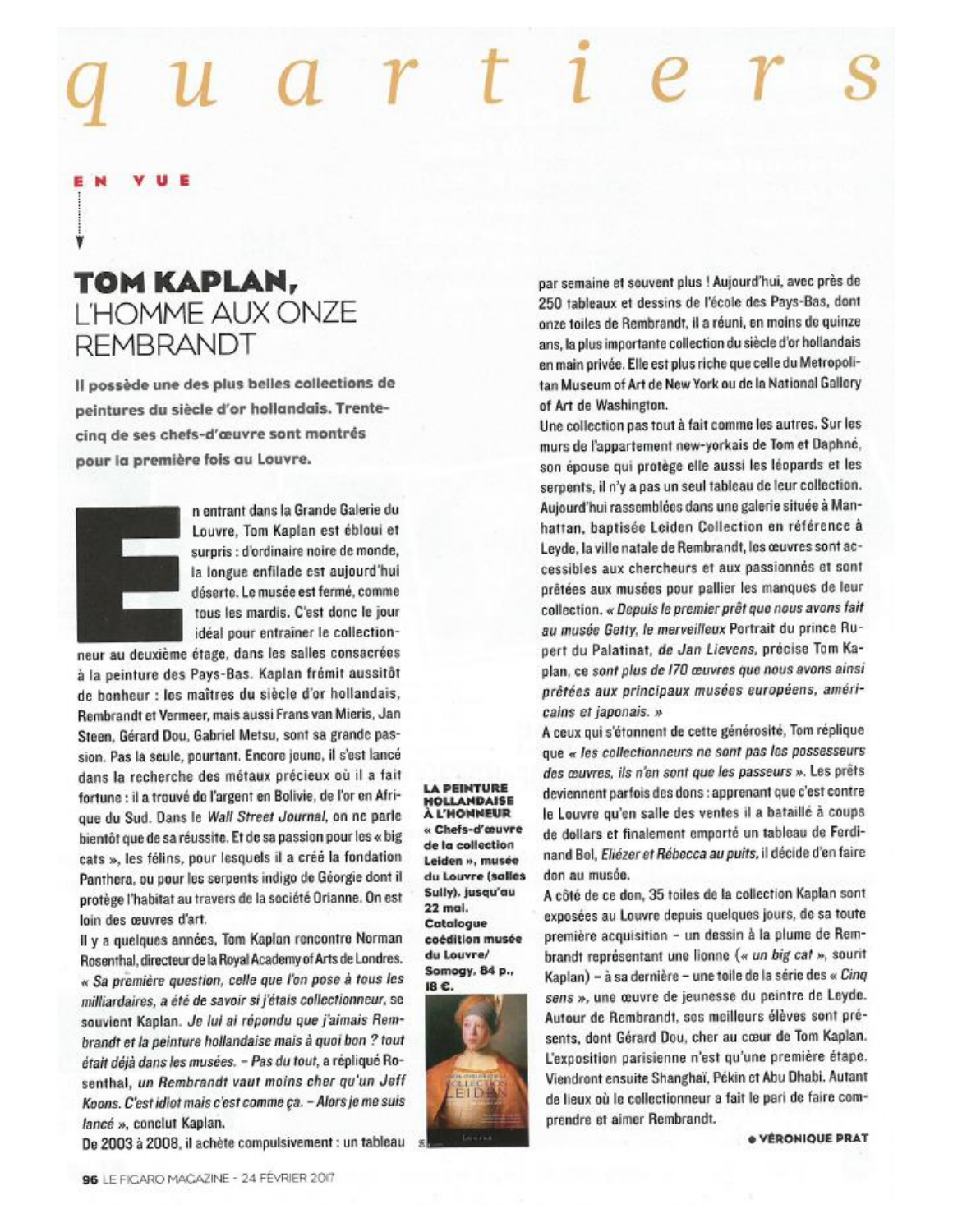Tom Kaplen divelop atra-Fascine per<br>Fascine per<br>Rembrandt<br>deputs qu'il e<br>8 ans. Il vient<br>d'oifrir qu Loavre la distribution of **Rendmend Bol,** Pun des dissiples<br>du maitre<br>hollandais.